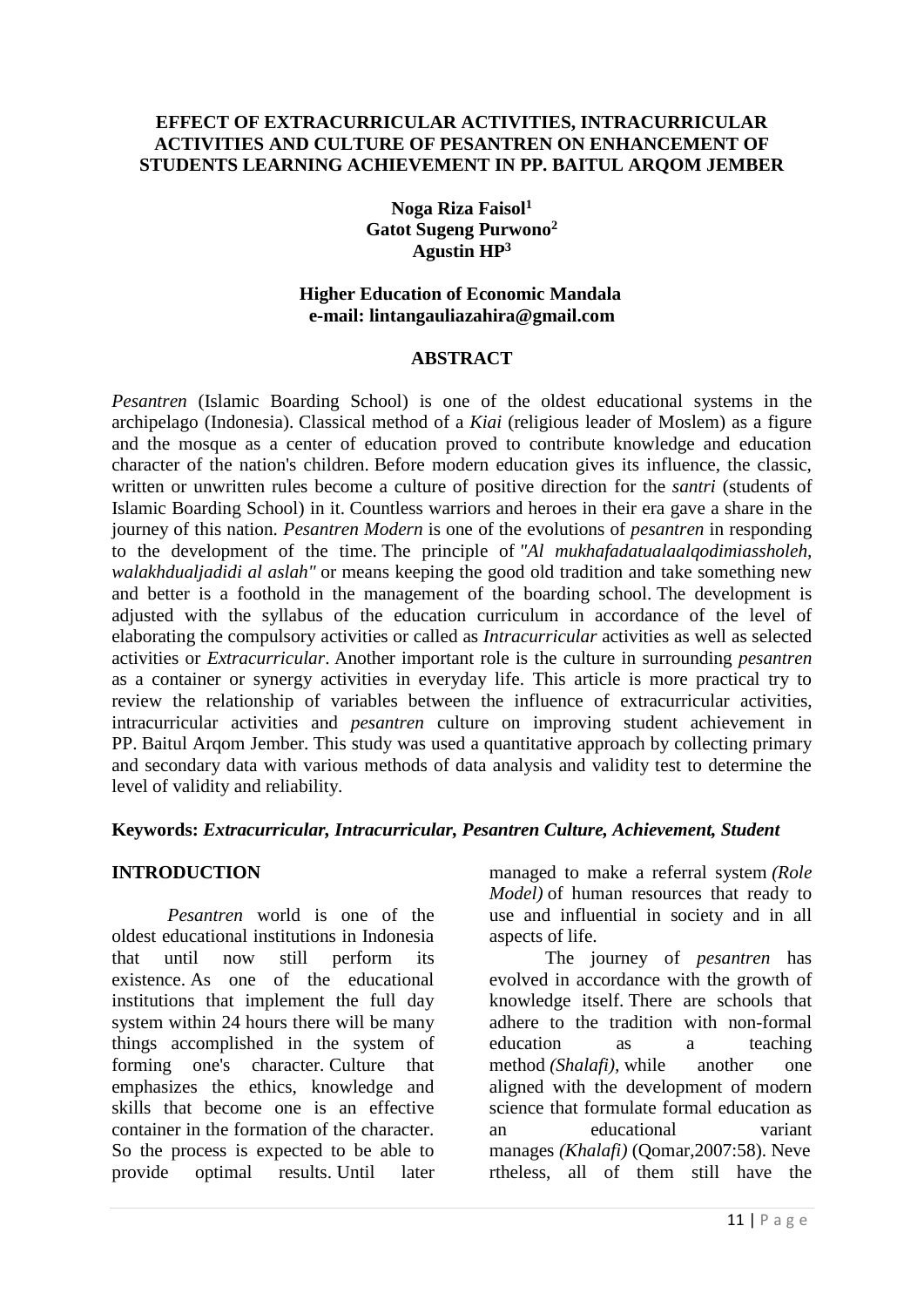characteristic, which is making *Kiai* figure as the central education and activator in a boarding school. The central figure of that person fused with a set of ethics *(morality itself),* which became effective education to become so. This has made *pesantren* culture for hundreds of years spawned the figure of national role model who qualified in the scope of social, economic and academics.

Previous research reveals the relevance of both simultaneous and partial to the method of learning in various similar institutions. Intracurricular manifold activities: *Full Day School* (Netya Anggun Pratiwi, 2013) as well as various activities of the organization shall be in school (Ahmad Rusdi, 2010) contributes character and willingness to learn more, especially if the activity focuses on one lesson then the relevance of activities will become more significant (Eni Chandra Nur Hayati, 2013). Learning patterns will be unique because we do not know exactly where a motivation comes from. But with the reinforcement that comes from the environment by providing experience and appreciation of education will further affirm how should the pattern of education that occurred (Ana Purnama Dewi, 2012), especially an educational institution in the form of boarding school (Ani Khoirun Nisa, 2011).

Pondok Pesantren Baitul Arqom is one of the schools in Jember which applied Modern boarding school pattern *(Khalafi)*. That system applied to the style of boarding school system that combines *Gontor Darussalam* curriculum (Ministry of Religious Affairs Republic of Indonesia) with curriculum system for alumnus of Gontor which has been applied among they themselves. The form of organizational implementation is steady in everyday activities, as well as the application of two foreign languages in the learning in the classroom and daily language in addition to the figure of a *Kiai* as a central figure. Besides to these activities, a variety of extra and intracurricular activities are strictly applied and implemented directly in everyday life. It is a kind of mandatory rhythm to be practiced by all *santri*. The existence of structurally tiered organization makes control of the activity applicable without accepting the reason for ignoring it. Sanctions will be given for those who violate the established rules. *Pesantren* culture brings its own characteristics in the implementation of extracurricular and intracurricular activities.

According to the Great Indonesian Dictionary, the curriculum means the subject matter taught by educational institutions (KBBI: 2014). Furthermore, the curriculum is seen as a system of learning programs to achieve institutional goals in educational institutions, so that the curriculum plays an important role in realizing a quality and dynamic school (Rusman, 2008: 01). As consequence, in every educational institution where the system plays as driving tool, the curriculum will be a very vital part. Any kinds of outline, direction, purpose and output will be driven by the utility and characteristics that through the time being was built by all the experience that has been planned to prepare students to achieve educational goals (Rusman, 2008: 21).

As for things that are very concerned in the preparation of a curriculum, among others:

1. Productivity

The results to be obtained in curriculum activities are aspects that should be considered in curriculum management. Consideration of how the learners can achieve learning outcomes in accordance with the objectives.

2. Democratization

It should be based on a democracy that puts the manager, executor and subject of educator in a position that should be in carrying out the task of full responsibility.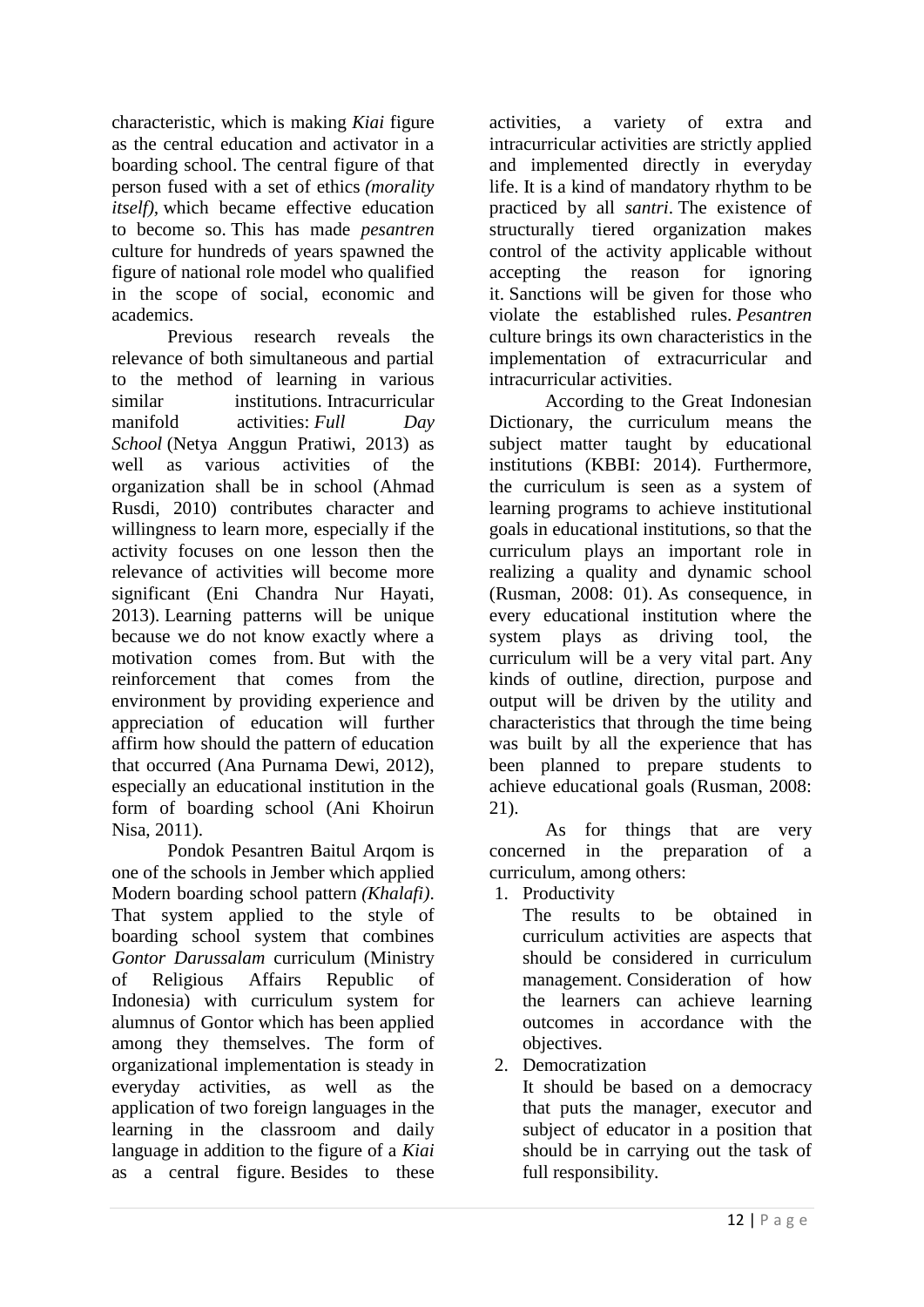3. Cooperative

There needs to be a positive cooperation from various parties involved.

- 4. Effectiveness and efficiency It needs to consider the effectiveness and efficiency to achieve the curriculum objectives so that these activities provide useful results with cost, and a relatively short time.
- 5. Directing vision, mission and goals The ongoing process should be able to strengthen and direct the vision, mission, and objectives of the curriculum (Rusman, 2008: 04).

Linguistically, extra is a form bound outside and intra means bound within. Extra is known as free while intra is an activity that is bound within the learning device included in the learning effort both within and outside the learning device.

In other words, the concept of extra and intracurricular activities is part of the implementation of self-development activities contained in the Regulation of the Minister of National Education No. 22 of 2006 as follows. "Self-development is not a subject to be cared for by teachers. Self-development aims to give opportunities to learners to develop and express themselves in accordance with the needs, talents, and interests of each learner in accordance with the conditions of the school. Self-development activities facilitated and guided by counselors, teachers, or educational personnel that can be done in the form of extracurricular activities. Self-development activities are conducted through counseling services related to personal issues and social life, learning, and career development of learners (Rusman, 2008: 415).

The development of education is not only derived from academic theoretical activities but also the development of civilization is more directed to the formation of personality where learners get closer to the mental possession and fighting for the future. Practically, it can be done outside regular effective hours, with more flexible supervisors coming from teachers' boards or competent authorities in their fields. As for the essential characteristics of each type of curricular activities can be described in the table as follows:

| <b>ASPECT</b>              | <b>INTRACURRICULAR</b>                                                                                                      | <b>EXTRACURRICULAR</b>                                                                                |
|----------------------------|-----------------------------------------------------------------------------------------------------------------------------|-------------------------------------------------------------------------------------------------------|
| <b>Goals and Functions</b> | Provide<br>experience<br>affective,<br>(cognitive,<br>psychomotor)<br>in<br>accordance with prescribed<br>curricular goals. | Provide experiences<br>that<br>match the hobbies, talents,<br>interests and abilities of<br>learners. |
| Content                    | Specified in the syllabus of<br>each subject.                                                                               | Adapted<br>the<br>to<br>characteristics of learners<br>and school conditions.                         |
| <b>Activities</b>          | In the Lesson.                                                                                                              | Outside of lessons                                                                                    |
| Program                    | Terpogram                                                                                                                   | Terpogram                                                                                             |
| Evaluation                 | Daily repeat, general repeat<br>(end of Program)                                                                            | Evaluation<br>of<br>Evaluation<br>Development,<br>of Action                                           |
| Subjects                   | Regular<br>class<br>attendees<br>(required by all students)                                                                 | Participants of the Special<br>Class (by Choice).                                                     |

Table 2.1

Source (Rusman, 20: 2009).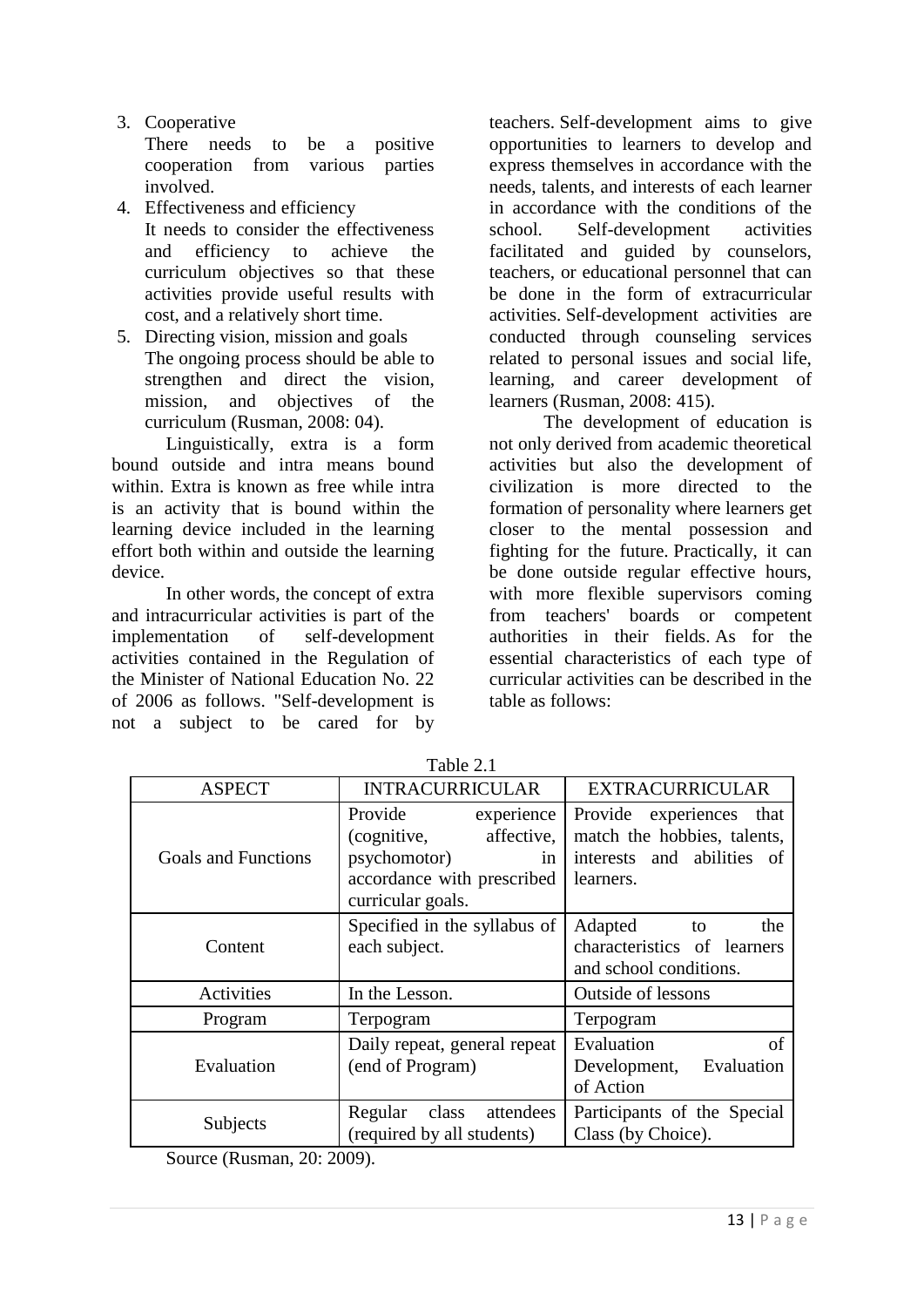According to the Great Indonesian Dictionary, "Culture" is defined as thought, reason, or custom (KBBI, 2014; 214). In other words everything produced by humans will be called as an outcome of culture. According to the pioneer of Modern Anthropology, Edward B. Taylor, in his primitive culture defines culture as follows: *"*Culture or civilization is a complex whole of knowledge, belief, art, morals, law, customs, and abilities and other habits acquired by man as a member of society" (Tilaar, 1999: 39).

As a human being, many dynamics are always generated. At the certain level relating to humans a culture is formed either in the section of social and political, technological and art. Those all include at the infinite dimension of the culture. Culture covers wherever humans are, free from the dimension of cultural time which also changes in every aspect. Both demographic and sociological culture will depend on where the man showed his existence. According to Koentjaraningrat, culture has at least three forms, namely:

- 1. The form of culture as a complex of ideas, thoughts, values, regulatory norms and so on.
- 2. Beings of culture as a complex of activity, patterned behavior of humans in society.
- 3. Beings of culture as objects of human works (Koentjaningrat, 1975: 19).

Thus the world of education will also experience a different culture. The system or process that takes place will form a separate culture. System is culture, learning process is culture, attitude toward teacher and student also a part of culture. In addition, the culture in the world of education can be defined in the following framework:

- 1. Culture is a complex whole. This means that culture is a unity and not a sum of parts. They all have unique designs or patterns. Each culture has a specific mosaic.
- 2. Culture is a human creation achievement that a-material means in

the form of psychological achievements such as science, belief, art, and so forth.

- 3. Culture can also be physical as a result of art, the formation of family groups.
- 4. Culture can also take the form of directed behaviors such as law, sustainable customs.
- 5. Culture is an objective reality, which can be seen.
- 6. Culture is obtained from the environment.
- 7. Culture does not materialize in a solitary or alienated human life but who lives in a particular society (Tilaar 1999: 40).

Thus in the world of cultural education can be concluded that culture is all things that inspire learners in the learning process either directly or indirectly, both in thoughts, words and deeds.

a. Culture and Education

Along with culture, education also provides immediate implications for the development of human life. Because humans are always in a state of processing, then education is also a pillar that forms a culture itself. It cannot be separated. Men forever develop knowledge and who they are. In certain point need a set of logic and ethics that can form a civilization becomes better. And this is where the role of education applies truly. It is given concept of behaving, thinking, even assessing everything in accordance with applicable law. Education becomes a tool for progression of a nation and always gets the most important place in progress.

Long before that was Indonesian Education Father Ki Hadjar Dewantara that formulated a vital role of education in culture. They rae as follows:

- 1) Culture cannot be separated from education; even culture is the foundation or basis of education.
- 2) Culture that is the reason for the education must be national. Thus the culture in question is a real culture that is a living culture within the society of Indonesian nationality.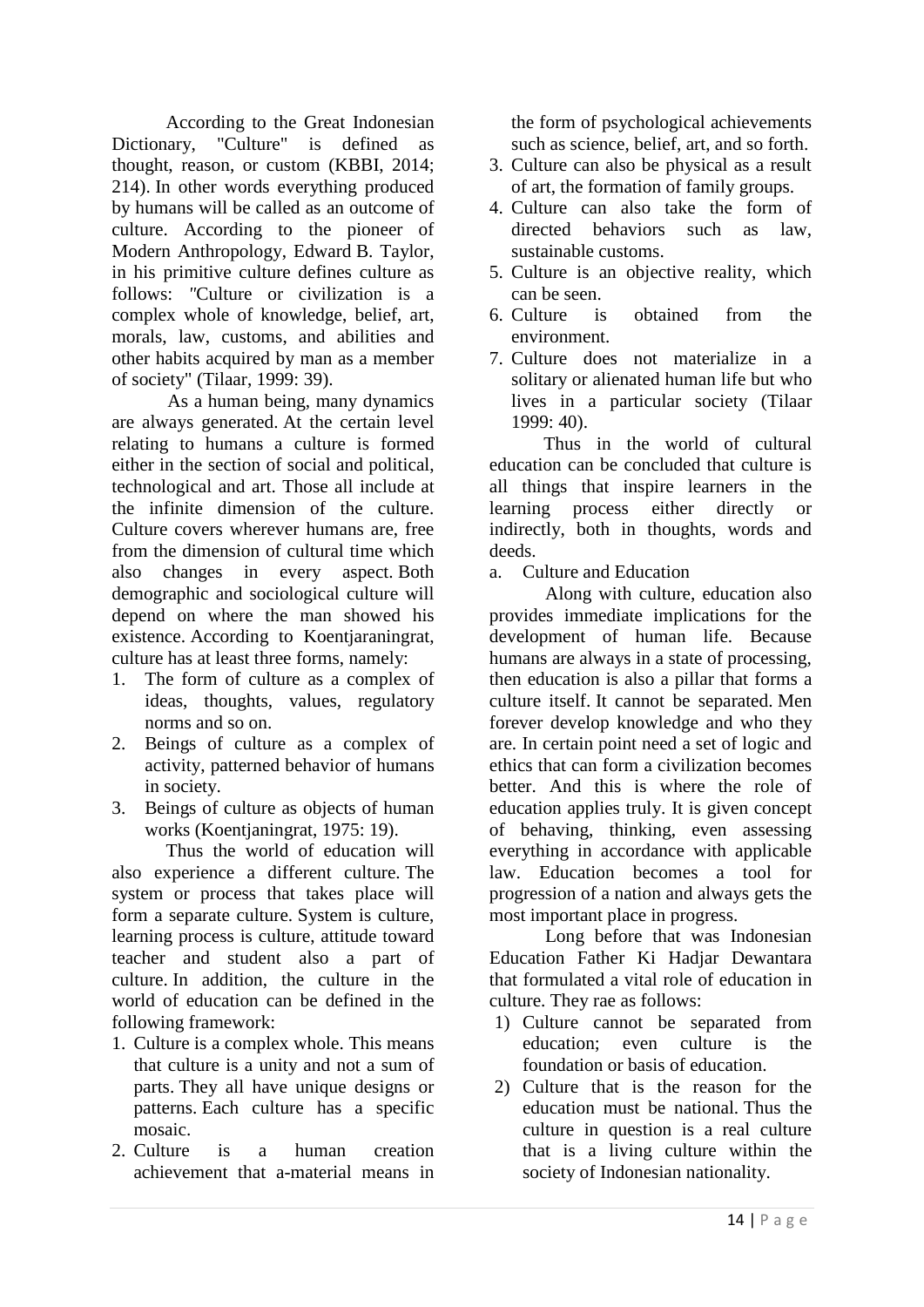- 3) Education has a direction that is to realize the needs of life. What is meant by life is not only an aspect but the whole of human life.
- 4) The direction of the goal of education is to elevate the state and the people. Visionary education (Tilaar, 1999: 70).

From the above formula it can be concluded that education and culture is not separate. And will always be the spirit for the development of civilization of a nation.

In the Great Indonesian Dictionary, the word "Santri" is defined as a person who deepens Islam, people who worship sincerely or as a *soleh* (KBBI: 2014). Those who study religious knowledge more intensely also terminology entered in *santri* category. More standardized in Sociology by Clifort Gertz *santri* became a wider circle of its own aligned with the Islamic *Kejawen* called the *abangan* and the pure one called the nobility.

The institution where the *santri* live is generally called "Pesantren". Or the house is called "Pondok Pesantren". Where the naming of the residence of the santri community is always placed at the beginning as an identity before the name of a *pesantren* is pinned. This is inseparable from the history of mention of the term "Pondok" itself. Pondok pesantren is a meaning at the beginning as a house or a simple residence made of bamboo (cottage). Besides, the word "Pondok" may also be derived from the Arabic *"funduq"* which means the hotel or hostel (Hasbullah, 1999: 138). While the *pesantren* originated from the word *santri* that has been mentioned at the beginning.

The santri education system is different from the normative education system in general. Survival of a pesantren is highly dependent on the appeal of the central figure (Kiai or Guru) who leads, continues or inherits it. If the heirs fully master the religious knowledge, prestige, teaching skills and other necessary wealth, then the age of the *pesantren* will last

long. Instead the *pesantren* will retreat and may disappear, if the heir or the offspring of *Kiai* who inherit it do not meet the requirements (Hasbullah, 1999: 139). Starts from here, the dynamics of *pesantren* is experiencing many developments. Adaptation with the existence of modern knowledge and skills needed to make the boarding schools are divided into two types:

1. Traditional Boarding School (Pesantren *Salafi).*

It is the oldest form of Islamic educational institution in Indonesia. Where the central role of *Kiai* as figure is sometimes trapped in the cult of the individual.Where the daily activities of *santri* are centered on the *Kiai* guidance both in the teaching system and the regeneration of institutions. This is what often does not have significant correlation with the power of management. (Qomar, 2007: 59).

2. Modern Pesantren (Pesantren Khalafi) It is a form of Islamic educational institutions that are more adaptive. Adaptation is done in the development and change of education which is the result of the guidance of the development of modern science and technology (Qomar, 2007: 58).

Thus, students are a group of students with a variety of uniqueness with a separate learning system that includes:

- 1. Intellectual Education Includes basic education and teaching of Shari'a science applied both adaptively and derived from the classical books.
- 2. Community Social Education It is an education that governs relationships with people. In this case, called *mu, amalah* or *mu, asyarah* (hang). In this field can be seen from the teaching field right to the heirs *(fara, id),* zakat, living or fulfillment of daily living
- 3. Population Education.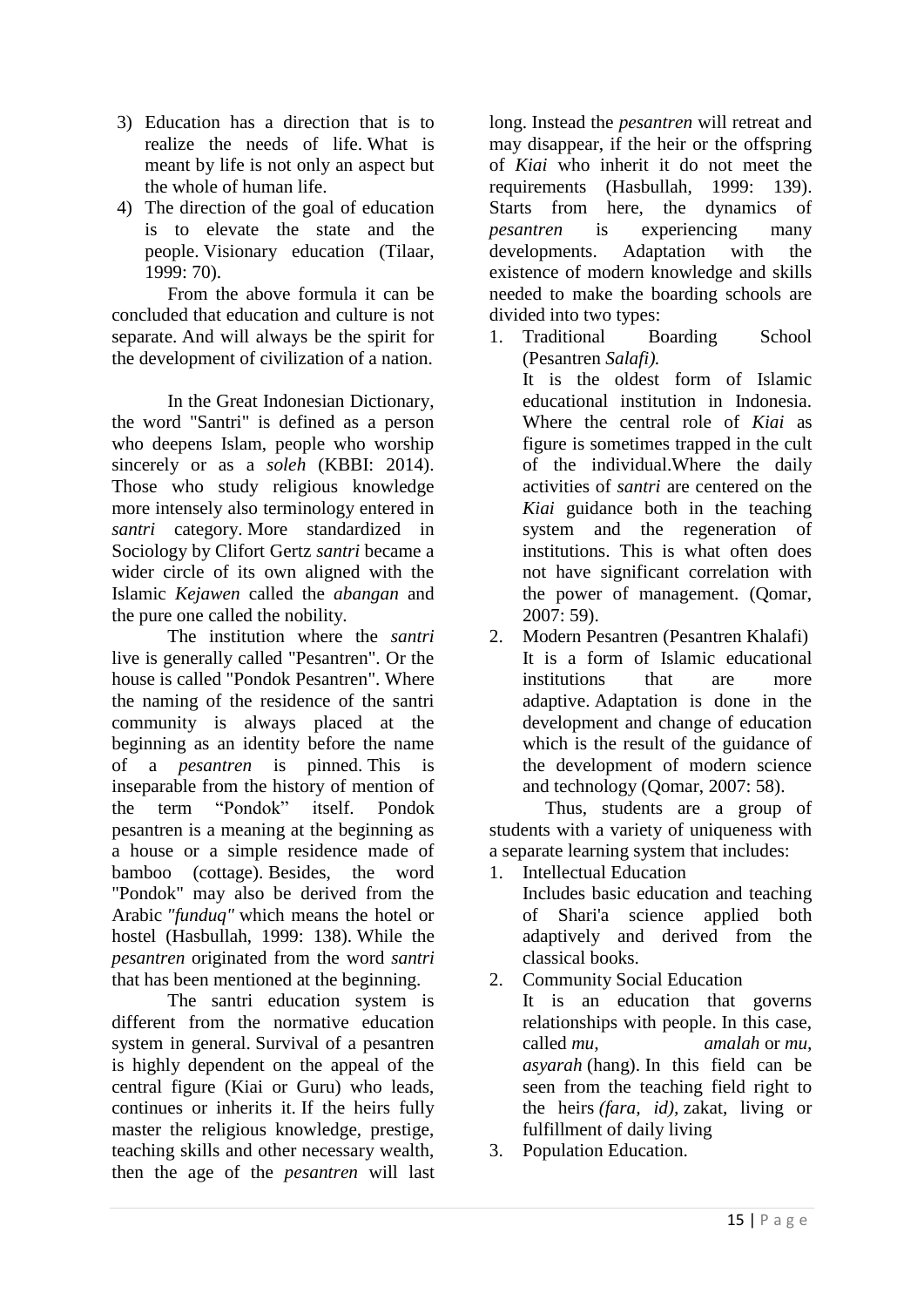The purpose of population education is to foster learners to have understanding, awareness and responsibility towards the realization of a happy family of the world and the hereafter on a micro scale.

4. Sports and Health Education Is an education with the provision of sports as a form of physical and spiritual health development efforts contained in various forms of sports.

5. Skills Education

It is a skill given to equip students in life after leaving *pesantren*. For instance, by learning Arabic and English language as well as computer skills (Zubaedi, 2007: 212).

In the Great Indonesian Dictionary, the increase in the meaning of the word meaningful level of layered or plaited arrangement such as house *lenggek* (KBBI: 2014). While the increase refers to the meaning of the process of improvement as well as an increase in business.

While the meaning of achievement is the result that has been achieved (KBBI: 2014). In this case more achievement leads to academic results contained in the collection of values from various lessons in take.In the assessment of subjects and attitudes of everyday a *santri*.

Further assessments are a set of values that are based on various Indicators. Those can be done using tests and non tests in written or oral form, performance observation, attitude measurement, assessment of work in the form of tasks, projects, and or products, portfolio use, and self-assessment.

The things that need to be considered in the assessment are the following:

- a) Assessment is directed to measure the achievement of competence.
- b) Assessment using the criterion reference, namely based on what can be done learners after following the learning process.
- c) The planned system is an ongoing assessment system. In the sense that all Indicators are billed, then the results are analyzed to determine the basic competencies that have been and which have not, as well as to know the difficulties of learners.
- d) Assessment results are analyzed to determine follow-up. Follow-up in the form of improvement of the next learning process, remedial program for learners who achievement of their competence under the criteria mastery, and enrichment program for learners who have met the criteria mastery.
- e) The assessment system should be tailored to the learning experience pursued in the learning process. For example, if using a field observation approach, evaluation should be given either to process (process skills) such as interview techniques, or products or outcomes that make field observations in the form of information required (Rusman, 2008: 413).

Learning is the beginning of a teaching and gives meaningful instructions to someone to be known. While learning is a process or way of gaining knowledge (KBBI: 2014). In other words learning is a process of deed in gaining knowledge. In this case there is certainly a system and objectives to be studied. Further learning is a process done by individuals to gain a new behavioral change as a whole, as a result of their own experiences in interaction with their environment (Rusman, 2008: 372).

In the learning process many things must be considered as both teachers and learners who receive the learning process. The various laws and principles include:

a) Conformity (relevance),

That is, every type of teaching skills applied must be tailored to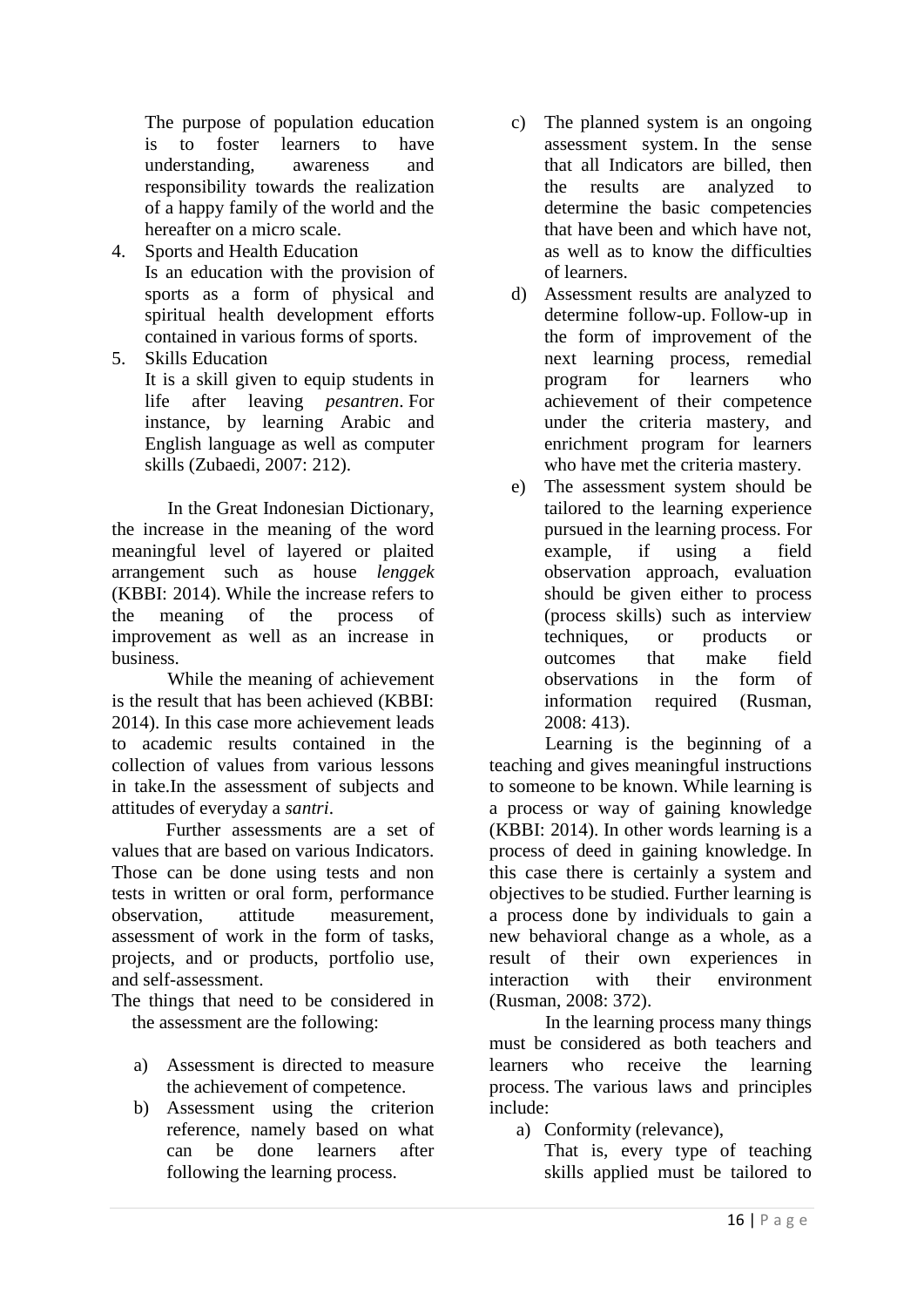the components or other learning variables (internal and external).

b) Creativity and innovative,

That is every type of basic teaching skills that are applied in a creative and innovative so as to encourage activity and creativity of student learning optimally.

c) Accuracy,

That each type of basic teaching skill applied should be selected, both in quality and quantity so that each type and form of basic teaching skills applied achieves the expected learning objectives.

d) Benefit,

Each type of basic teaching skills applied can contribute or have a high value of benefits for the development of student potential both academically and non academically.

e) Pleasant,

That cooptation and application of any kind of teaching basic skills endeavored to create an atmosphere of learning the exciting and fun *(Joyfull Learning)* (Rusman, 2008: 375).

If it is freely translated, the improvement of learning is an attempt to improve one's learning process. In this case, it refers to a learning system applied within an institution in improving the quality and quantity of individuals.

## **Effect of Extracurricular Activities on Students Learning Achievement**

Extracurricular activities are basically the development of curriculum that is taught. The dynamics of students' development is very diverse then it takes an activity unit that can direct the talents and interests of learners more intensely. Further extracurricular activities are out-of-school educational activities and counseling services to assist student development in accordance with their needs, potentials, talents, interests that are

specifically held by educators or education personnel who are capable and authorized in school or *madarasah* (Rusman , 2008: 20).

In the various researches conducted, the fertilization of talents and interests of learners can be a catalyst for the development of learning achievements to become more effective (Eni Chandra NurHayati: 2013).

## **The Effect of Intracurricular Activities on Students Learning Achievement**

Basically, the differences between intra and extracurricular activities are only found at the implementation level. The name of intra is more inclusive in formal lessons and is mandatory for regular learners and also more general. The success rate of extracurricular activities if combined in a comprehensive manner with intracurricular activities will provide more effective results for curricular development (Rusman, 2008: 20).

## **The Influence of** *Pesantren* **Culture on Student Achievement of** *Santri*

One of the benefits of *pesantren* is the creation of a conducive climate for the learning system. Within *pesantren* there is a set of rules that are obeyed together that can create and direct students into a better person. It is by Ki Hadjar Dewantara called concept and *Peguron* system based on family life to unite the teaching of knowledge with teaching manners (Tilaar, 1999: 44). The unification of several aspects of education within the *pesantren* is what makes the effectiveness of learning increased (MitaAnggraeni, 2011).

### **RESEARCH METHODS**

This type of research was Quantitative Research methods that use statistical data. This study used descriptive statistic method i.e. statistic that serves to describe or give an idea of the object under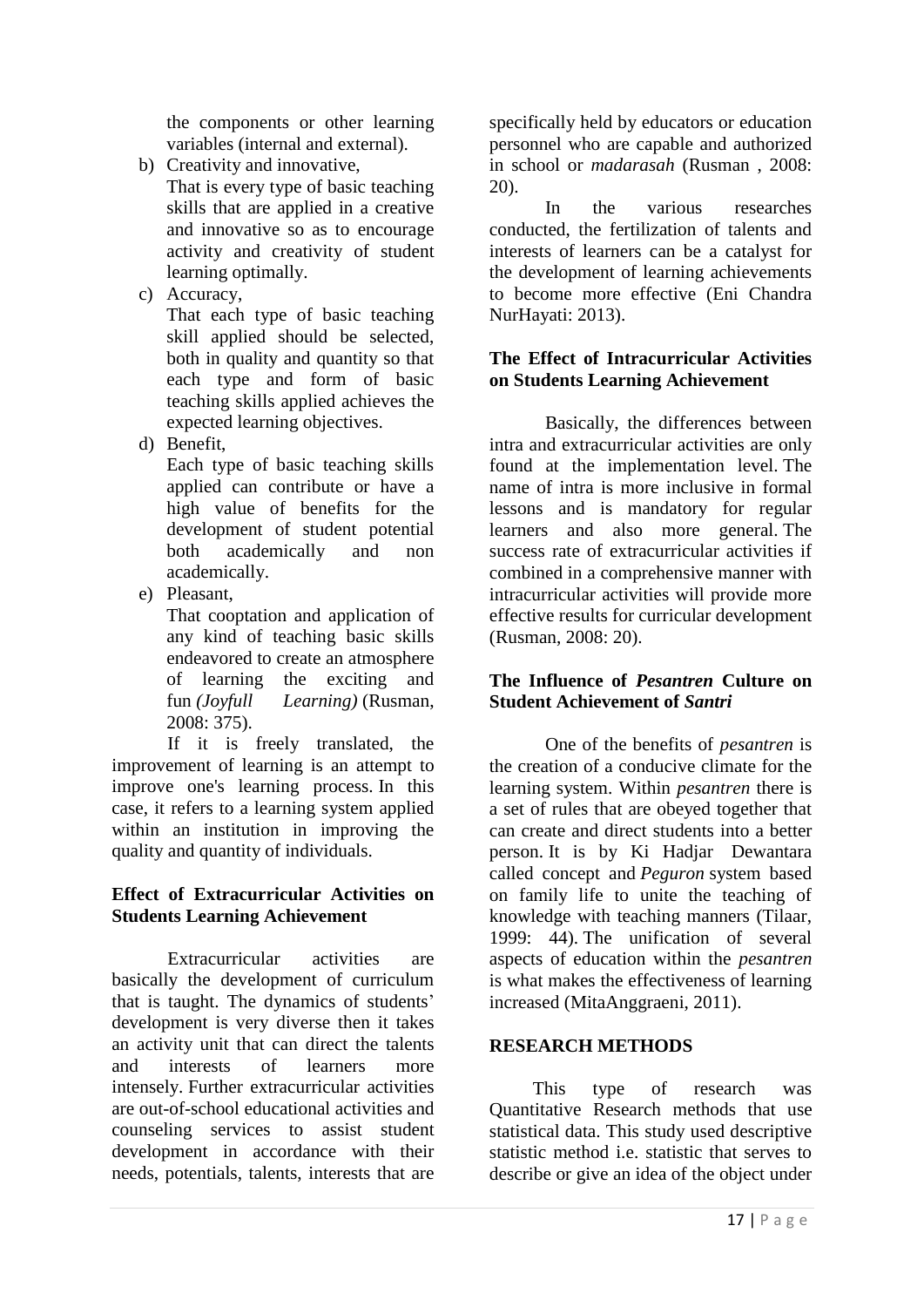study through sample data or population as it is, without doing analysis and make conclusions that apply to the public (Sugiyono, 2013: 29).

In this study, there are two identification variables, namely:

a. Independent Variables

They are variables that affect or cause changes or the emergence of the dependent variable. In this case, Extracurricular and Intracurricular Activities are including into free variables.

b. Dependent Variables

Dependent variables are the thing that becomes the result that caused by the independent variable. In this study, Student Achievement is a bound variable.

## **Intracurricular Activities**

Intracurricular activity is an obligatory activity for every student in PP. Baitul Arqom Jember. This organization is comprehensive and becomes the driving force for the daily activities of *santri*.

| Table 3.1 |  |
|-----------|--|
|           |  |

| Variable                      | Indicator               | <b>Item Statement</b>                                |
|-------------------------------|-------------------------|------------------------------------------------------|
| Intracurricular<br>Activities | Cognitive activity      | santri's<br>addition<br>1. The<br>of<br>intelligence |
|                               | Affective<br>activities | 2. The development of polite<br>attitude             |
|                               | Psychomotor<br>activity | 3. The existence of academic<br>behavior             |

### **Extracurricular activities**

It is an alternative activity that can be an optional choice of supporting

activities for a *santri*. This activity is held in accordance with the talents and interests according to the aspirations of *tsantri*.

| Variable                      | Indicator                                                      | <b>Item Statement</b>                                                                                                                                                                                                        |
|-------------------------------|----------------------------------------------------------------|------------------------------------------------------------------------------------------------------------------------------------------------------------------------------------------------------------------------------|
| Extracurricular<br>activities | In accordance with the<br>talents and interests of<br>students | 1. There is interest in following the<br>activity.<br>2. The existence of<br>skill<br>development in following the<br>activity.<br>3. The existence of the organization<br>in accordance with the similarity<br>of interest. |

Table 3.2.

#### **Culture of Pesantren**

According to the exposure of experts that Koentjaraningrat states that culture has at least several forms, which

include in the dynamics of human life. It is an accumulation of every facet of human needs. It can be seen as follows: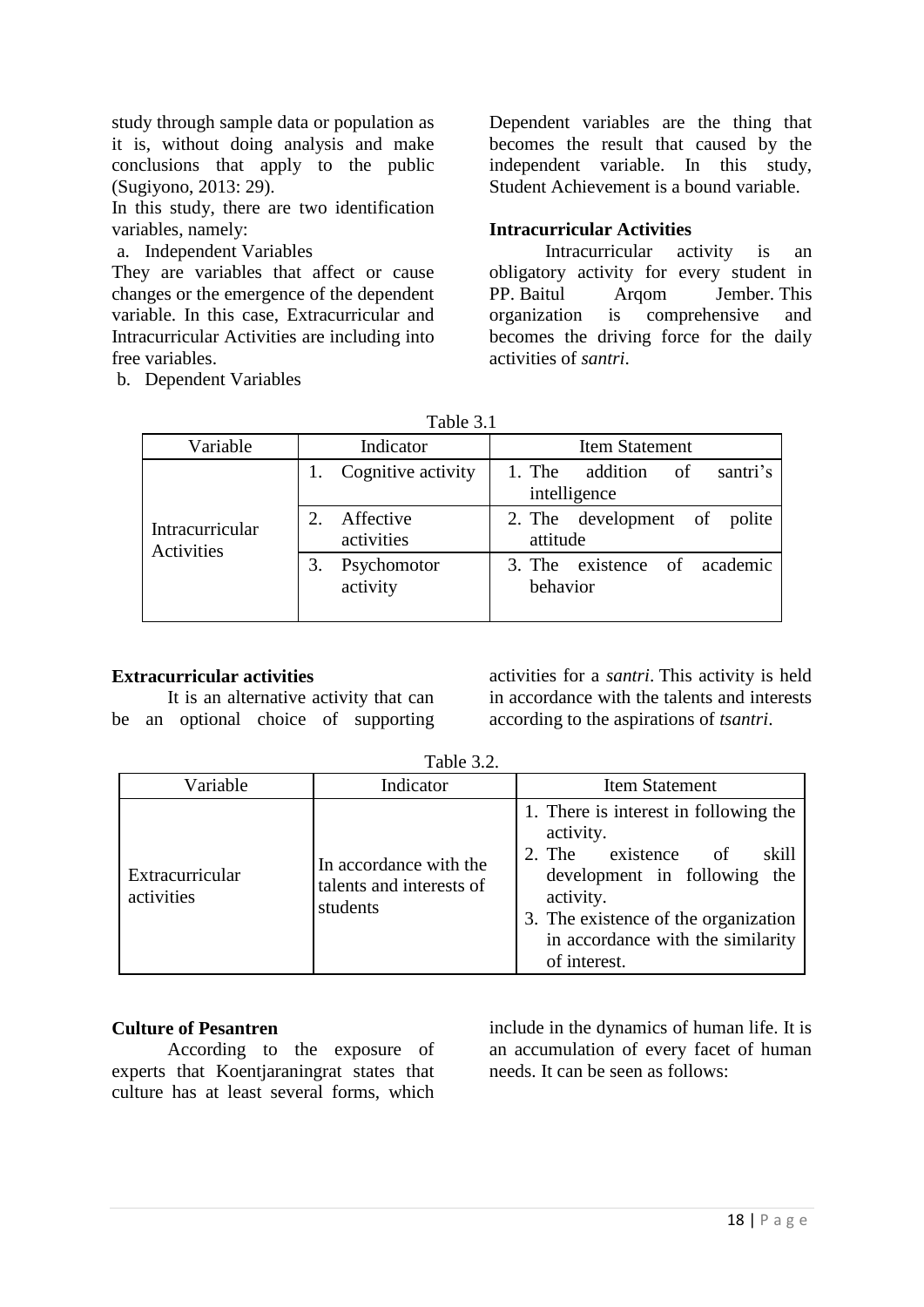| Variable                | Indicator                                                                | <b>Item Statement</b>                                                                                                                                                                                                                                                                                                                              |
|-------------------------|--------------------------------------------------------------------------|----------------------------------------------------------------------------------------------------------------------------------------------------------------------------------------------------------------------------------------------------------------------------------------------------------------------------------------------------|
| (1)                     | (2)                                                                      | (3)                                                                                                                                                                                                                                                                                                                                                |
| Culture of<br>Pesantren | Tangible<br>1.<br>written rules<br>Tangible<br>daily<br>2.<br>activities | 1. The regulation is mandatory.<br>2. The existence of sanctions if it violates<br>the rules<br>3. The regulation concerns all the activities<br>of santri in pesantren.<br>1. Usually done by all santri.<br>2. The absence of compulsion in doing<br>these activities.<br>3. This activity is almost done by all santri<br>from several periods. |
|                         | Tangible<br>3.<br>objects used                                           | 1. Always used by all santri.<br>2. Used in everyday santri.<br>3. Used in helping students learn.                                                                                                                                                                                                                                                 |

#### Table 3.3

#### **Students Learning Achievements**

Achievements can be analyzed if they consist of a variety of supportive values. One such indicator is the result of a semiannual report consisting of a *Report Card* of each student. Which consists of various *natijah* or the value of the various subjects taught, the assessment also directly or indirectly way. This is also evidenced by the student report card in the odd semester.

Method of data collection in this research use primary and secondary data. Primary data is used through direct interview process or by using a closed questionnaire distributed to respondents. While the secondary data using relevant documents that support the object of research.

While the definition of an interview is a form of verbal communication that aims to obtain information (Pabundu Tika, 2005). These data collection methods are including:

a. Questionnaire

This is a closed questionnaire consisting of two parts, the respondent's personal data for the first part, and the item of the constructor or variable statement used in the model for the second part. Data collection is done directly by requesting the

respondent's willingness to fill out the questionnaire in the workplace.

### b. Interview

Is a process to obtain information by way of direct meeting with respondents or related parties to support the data obtained through the questionnaire.

c. Literature review Obtained by reading the literatures associated with the problems studied, in the form of theories proposed by experts associated with research which obtained from: books, journals, previous research and the internet.

This research method was using Multiple Regression data analysis method. It means if the researcher intends to predict how the situation (ups and downs) of the dependent variable (Criterium), if two or more independent variables as the predictor factor is manipulated (should decrease its value). So multiple regression analysis will be done when the number of independent variables provided at least two (Sugiyono,  $275: 2013$ 

This validity test is used to determine the level of validity and level of reliability.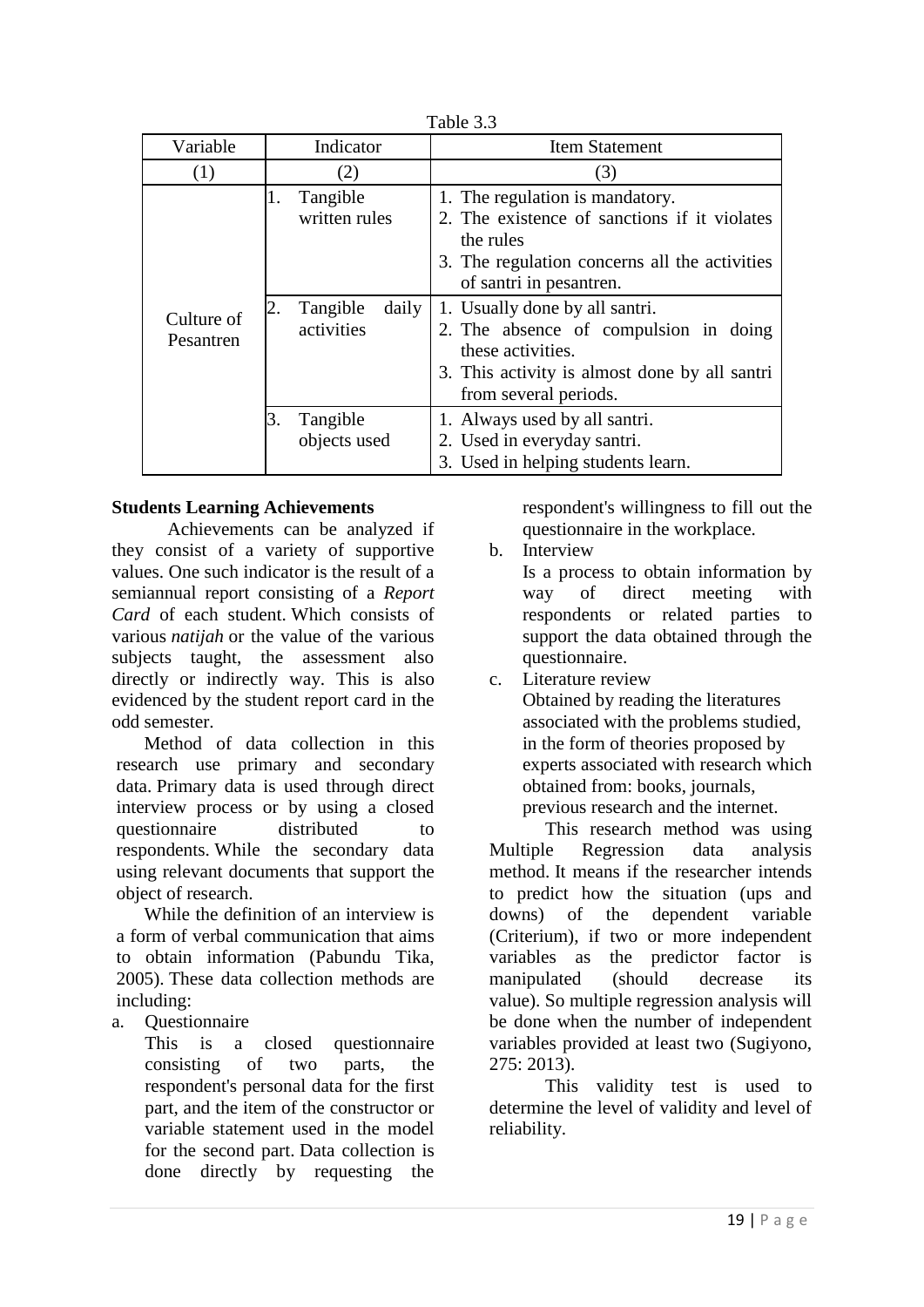#### a. Validity test

Any item in the instrument is valid or not, can be known by correlating between the score of the item with the total score. When the value of correlation is below 0.30, it can be concluded that the clause is not a valid instrument, so it must be repaired or discarded.

## b. Test Reliability

According to Ghozali (2005) in Dimyati (2009), it is stated the value of which is used to assess the level of reliability that can be accepted is 0.70, when the study was explore then the value below 0.70 is acceptable if data are reasons empirically that seen in the exploration process.

### c. Normality test

To determine whether the data taken from the population and a normal distribution is necessary to test for normality or not, there are several techniques that can be used to test the normality of the data, among others: the norm opportunities paper, chisquare test, Liliefors test and Kolmogorov-Smirnov techniques, and SPSS.

This study used SPSS techniques: SPSS 16.0. The set of SPSS program will produce 4 types of output, namely 1) Processing Summary, 2) Descriptive, 3) test of normality, and 4) QQ plots. For the purposes of research generally required only output a test of normality. Of the output data can be seen in the column Kolmogorov-Smirnov, how to pay attention to a significant, or insignificant normality test results is by looking at the numbers in the column of significance (Sig.) To establish normalcy, if the significance of which was obtained  $> \alpha$ (0.05) then the samples come from populations with normal distribution, and if a significant acquired  $\leq \alpha$  (0.05) then the samples come from populations which is not normally distributed (Juliansyah Noor, 2011: 177-178).

d. Linearity test

Linearity test is performed to determine whether the relationship between the dependent and independent variables is linear (straight line). Linearity test on this study will be done by using SPSS 16.0. In SPSS, there will be produced Interactive Graph which has pointed out the regression line. If the regression line shown on the lower left to the upper right, then the dependent and independent variables have a relationship liniear. The other way if the linear regression line looks flat from left to right, means the dependent and independent variables has no linear relationship (Muhammad Nisfiannorr, 2009: 103-108).

e. Heteroscedasticity test

Heteroscedasticity is a test to determine whether disruption variable in the regression equation have the same variant or not. Heteroscedasticity symptoms occur as a result of the inequality of the data, so the variation of the value of the data to determine whether there researched. It was detected heteroscedasticity case or not. Basis for decision making based on the opinions of Kuncoro (2007) as follows:

- 1. If certain patterns appeared, such as dots that form a particular pattern, then it has happened heteroscedasticity;
- 2. If there is no clear pattern, as well as the points spread above and below the number 0 on the Y axis, then there is no heteroscedasticity.
- f. Multiple Linear Regression Analysis

Multiple linear regression analysis is used to determine the effect of the independent variable to dependent variable. Analysis articles used by the researchers in this study are multiple regression analysis. If researchers intend to predict how is the situation (rise and fall)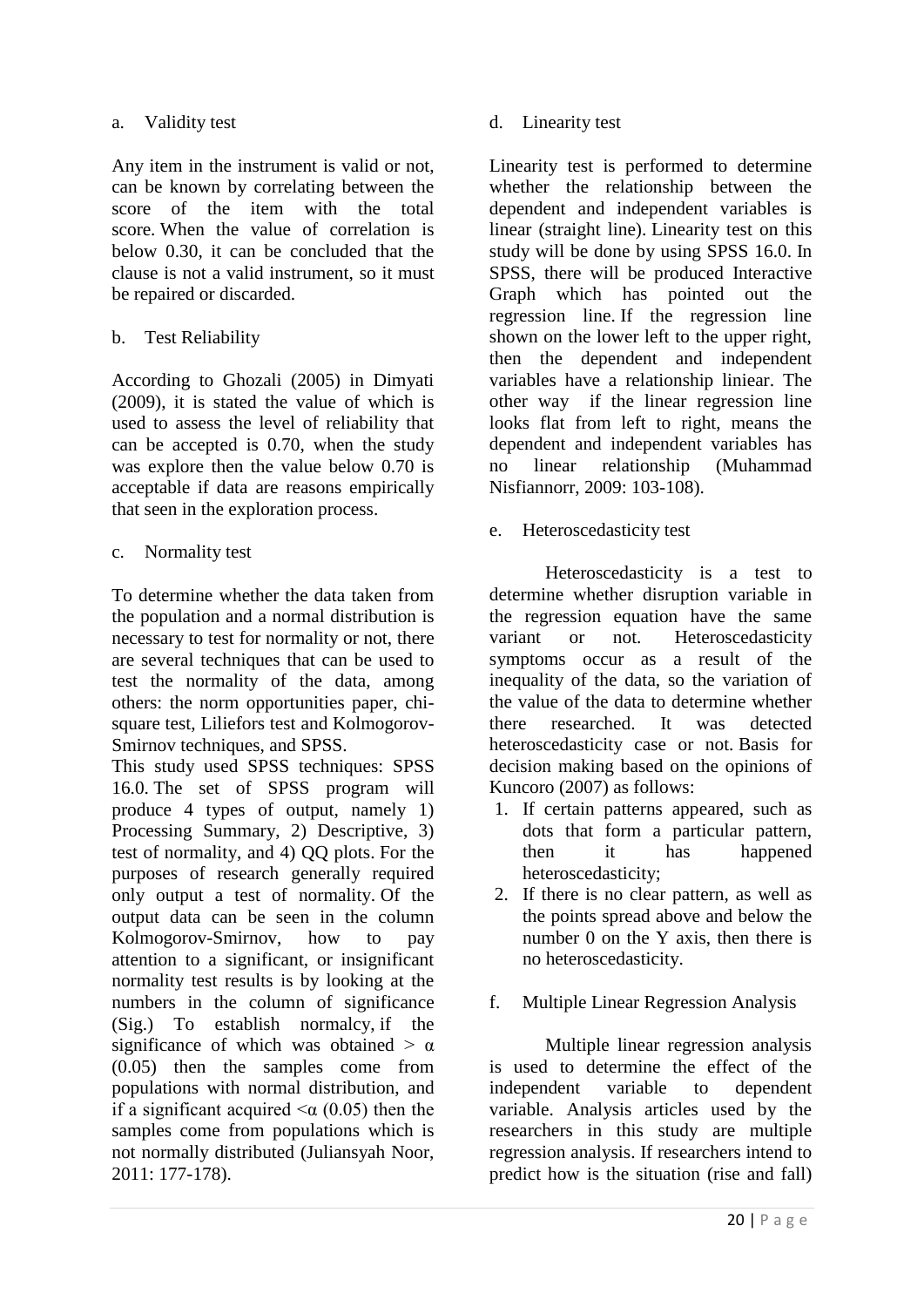of the dependent variable (criterion), when two or more independent variables as a factor predicting manipulated (lower value increased). Therefore multiple regression analysis will be carried out if the amount of at least two independent variables (Sugiyono, 2012).

The equation of the regression is as follows:

 $Y = a + b1x1 + b2X2 + b3X3 + e$ 

Information:

 $Y =$ Students Achievement

 $a = Constant$ 

b = Coefficient of Linear Regression

 $X1 =$  Extracurricular Activity

 $X2 = Intrac{urricular}$  Activities

 $X3 =$  Culture of Pesantren

 $e =$  Error

### **RESULT ANALYSIS**

T test (partial test) The t-test is used to determine the effect of each independent variable on the dependent variations. Criteria value t test with significance level of 5%, as follows:

- 1. If t table, then the hypothesis is accepted.
- 2. If  $t \leq t$  table, then the hypothesis is rejected

F test (simultaneous test) F test is used to determine the effect of independent variables together (simultaneously) to bond variable. The significant one is meaningful relationships that occur can apply to the population. The use of the significance of the F test are various, which is 0.01 (1%); 0.05 (5%); and 0.10 (10%). If the probability value  $\langle 0.05, it$ can be said to be a significant influence jointly between independent variables on the dependent variable. However, if the significance value  $> 0.05$ , it means there is no significant effect jointly between independent variables on the dependent variable.

Coefficient determination (R2) The coefficient of determination (R2) was used to measure the contribution of several independent variables to variations downs dependent. The variable is usually expressed in percentage.

## **INTERPRETATION**

## **The Effect of Extracurricular Activities on Student Learning Achievement**

Extracurricular activities are optional activities that not all *santri* follow those activities. Activities consists of sports activities such as basketball, volleyball, soccer, martial arts, and so forth. In art, there are activities such as theater, marching bands and spiritual activities. These activities are selected according to individual interests. Although the choice is almost certain all *santri* are incorporated in this range of extracurricular.

The results stated that extracurricular has an effect on the students learning achievement. Based on the research of various extracurricular in *pesantren*, it is known that the t-count value of the extra activity variable is 2,611 with the significance value of 0,015. Values of significance *(p-value)* of 0.015 is smaller than  $\alpha$  (0.05) which indicates that the variable partial extra activities have a significant influence on learning achievement of students. It means that extracurricular has an influence on student achievement partially or separately by 2,611 from the number of 100% of the three variables studied. This becomes the second largest factor after the intracurricular activity in affecting the students learning achievement in PP Baitul Arqom Jember. Besides having a separate influence, extracurricular also affect student learning achievement simultaneously or all at once with two other variables.

## **The Effect of Intracurricular on Students Learning Achievement**

Intracurricular is a mandatory activity that should be done by all *santri*. It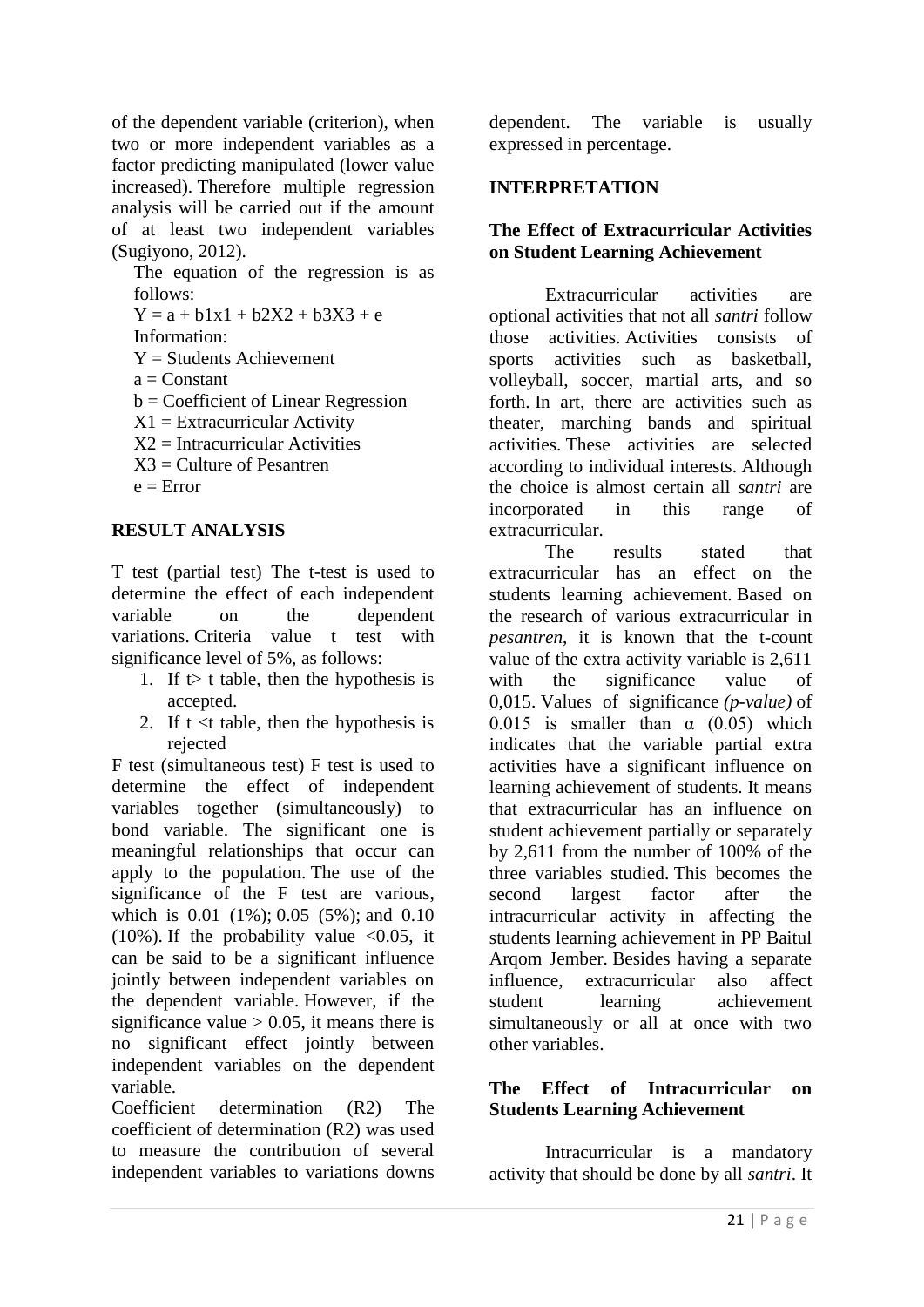is expected that as a basic provision for them. The fields of organizational activities like scouting, rhetoric, and teaching ability become the thing that must be mastered by the *santri*. Thus all intracurricular activities become the basis of every activity of *santri* to be accomplished.

Based on the result of research of intracurricular activity has positive effect to students learning achievement. Based on the 3 variables studied, intracurricular is the dominant factor affecting students learning achievement. Known value of tcount variable of intracurricular activity is equal to 2,867 with significance value equal to 0,008.Values of significance *(pvalue*) of  $0.008$  is smaller than  $\alpha$  (0.05) indicates that the variable partial of intracurricular activities has a significant influence on learning achievement of students. It means that intracurricular activity has partially or separately influence to student achievement equal to 2,867 from 100% nominal accumulation of 3 variables studied. In addition to intracurricular activities separately or partially become the dominant factor in influencing student learning achievement also be a factor that all at once or together with two other factors in affect to learning achievement students in PP Baitul Arqom Jember.

#### **Influence of Pesantren Culture to Learning Achievement of Santri.**

Pesantren culture is a container that is formed due to something done repeatedly. In this case extra or intracurricular activities become the cause of the formation of the culture. Something that is required in the form of activities will take root in the subconscious makes no compulsion in doing these activities. This makes *pesantren* has its own distinctive culture according to the activities cultivated in every day. The process of adaptation of *santri* with extra and intracurricular in daily activities makes pesantren culture as a separate culture followed by every *santri* who stay there.

Based on the research result, pesantren culture has an influence on student learning achievement. Of the 3 variables studied, pesantren culture is the smallest factor affecting student achievement of *santri*. It is known that tcount value of pesantren culture variable is 2,315 with significance value equal to 0,029. Value of significance *(p-value)* of 0.015 is smaller than  $\alpha$  (0.05) indicates that the variable partial of boarding culture has a significant influence on learning achievement of students. This means that the culture that makes the effect of the accumulation of daily activities is also an influential factor in student achievement of 2.315. This value is the smallest value among the three research variables. Regardless of the nominal dominance in influencing the learning achievement of *santri*, without cultural involvement in the sense of everyday activities that have been formed in the deeds, objects or words of any activity will not have an emotionally strong influence to enter in the subconscious factors.

# **CONCLUSIONS**

Based on the result and discussion about the influence of extracurricular activities, intracurricular activities and pesantren culture on the students learning achievement in PP. Baitul Arqom Balung-Jember, it can be concluded that Extracurricular activities, intracurricular activities and pesantren culture all at once have a significant effect on student achievement in PP. Baitul Arqom Balung-Jember. Extracurricular activities, intracurricular activities and pesantren culture partially have significant effect on student achievement in PP. Baitul Arqom Balung-Jember with the most significant influence is dominate by intracurricular activities, then the extracurricular activities